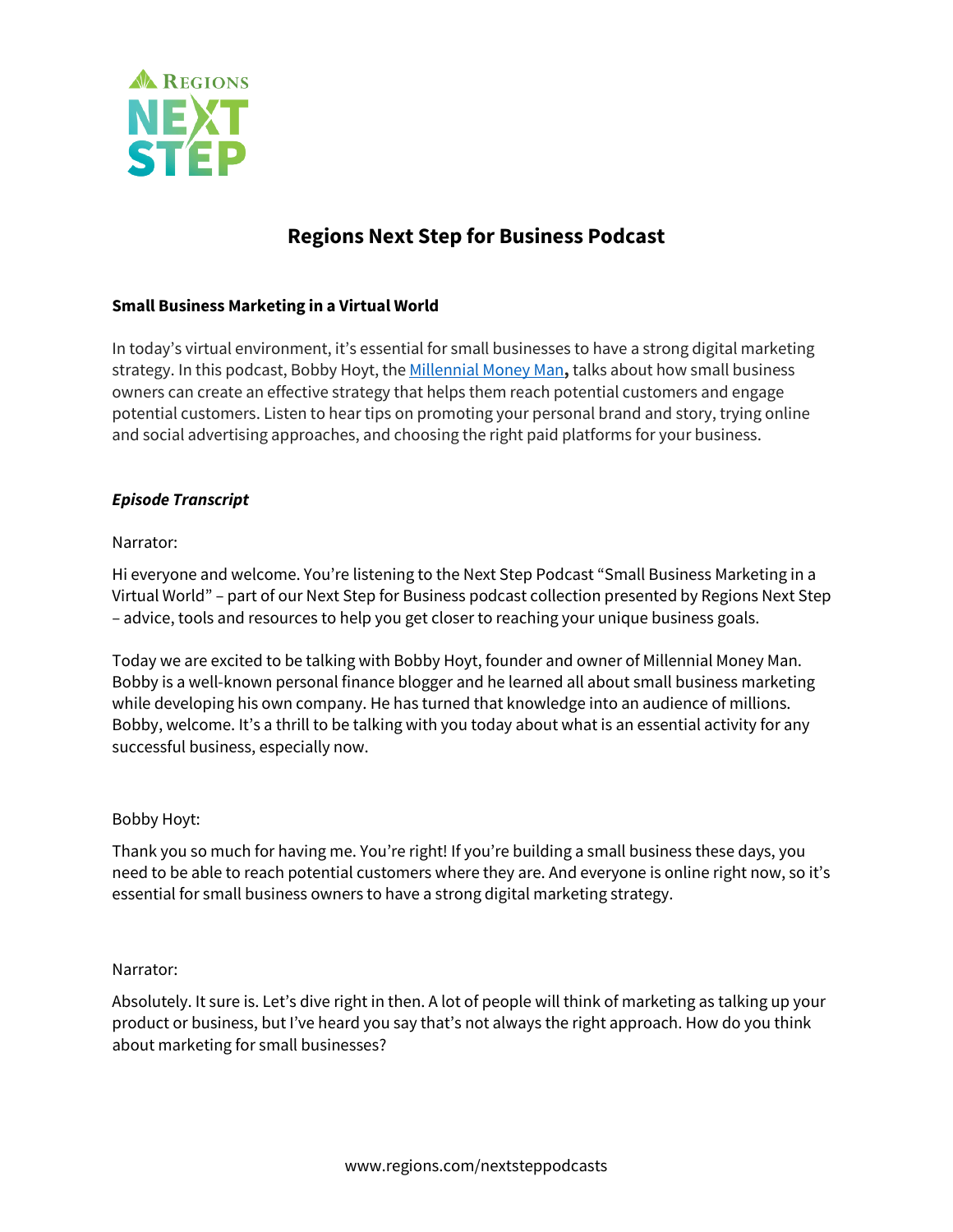

# Bobby:

My thinking on this is a little different than what might be common wisdom. You're right, marketing is usually going all out to promote your business, whatever that is. That's not necessarily wrong. But when you're starting out, I think it helps to focus on building your personal brand and getting your story out there. Now, more than ever, people make decisions based on how much they know and trust a business. People want to know who you are and why you're doing what you're doing. That helps you to get noticed and start building trust among potential customers.

# Narrator:

Got it okay. So, what are the best ways to tell your story or make those initial connections with potential customers?

# Bobby:

When I first started Millennial Money Man in 2015, I was just putting out content. I was writing on a blog and sharing advice. I was gathering contact info for basically anyone I was in touch with, and sending out regular emails with new content or posting on social media. I was telling them what I was about and sharing insights around personal finance. I was basically warming up my audience and they came to trust my experience. Then when I had an offering, which happened to be a course on small business advertising, people were willing to pay for it. They knew who was behind the content and had a sense that it would be worth the investment.

# Narrator:

I go to your website a lot, so I know you have a lot of really great content and it's pretty impressive. Not everyone listening however may know where to begin. What do you suggest?

# Bobby:

Well, thank you. I would say that your content doesn't have to be fancy or highly produced. It just has to tell people what you're about and build their trust in you. A lot of business owners would be wellserved to turn their camera on and talk about what they're doing that day. Or if there's a new project they're working on that they're excited about, or, if they own a restaurant, how they are creating the menu of the day. Make that connection with people and they will come to like you, and then they may be ready to give your business a chance.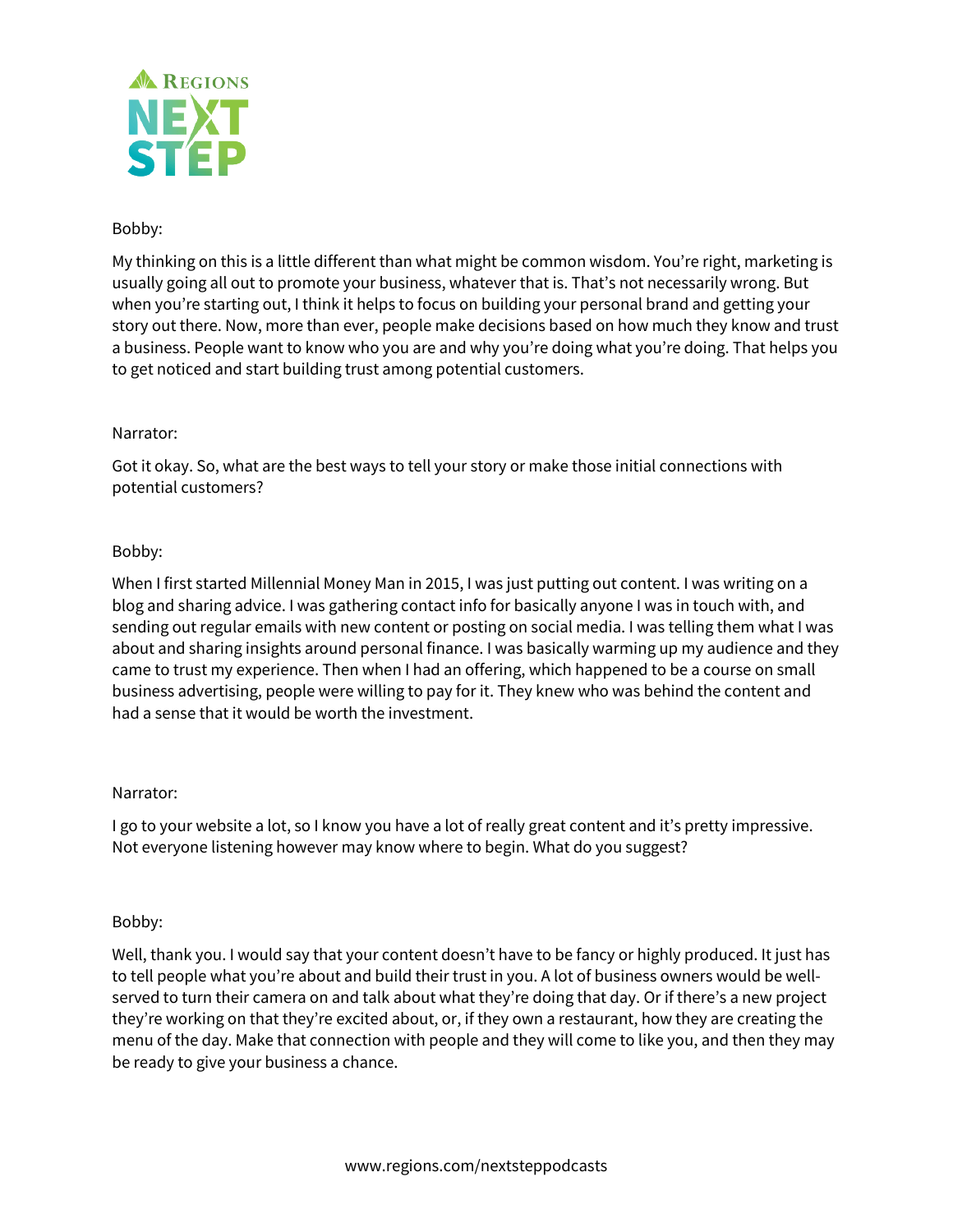

I would also tell people to be consistent about posting. Whether it's a blog, email list or on social media, make sure there's a consistent stream of valuable information. So for me, my site didn't start out the way it is today. I mean first, I told my story about how I was a high school teacher and band director and how I started educating myself about personal finance. And I became really good at it, you know paying off my student loans in just 18 months. I was sharing what I learned from personal experience and people could relate to that. But more importantly, I was doing it on a regular basis.

# Narrator:

Now I like that! Now, let's switch gears to more formal advertising. After you've started sharing more about your personal brand and story, how do you switch gears to formal advertising?

# Bobby:

You can't get very far in your business without putting some money into advertising and more traditional marketing. A lot of people still do the old school stuff, advertising in a print publication or taking out a billboard ad. That can be very effective for some businesses, especially if you can figure out how to track sales or connections that come to you through those outlets. However, these days you really need to be marketing in the digital space.

#### Narrator:

Okay, so I assume that starts with your own digital footprint, like your website or your profile on social media.

#### Bobby:

Yes, your website needs to be up-to-date, easy to use, and on mobile too. Right now, with so many people doing everything online, having all the information and features they need to easily engage with you is really critical. And on social media, you should at least claim your handle and fill out your profile on all the popular platforms. That will help you build awareness of your brand and push out information to potential customers. Any digital promotion you do will likely bring people back to those platforms, so they need to be up to the task. Then you want to weigh the different advertising options across online platforms.

#### Narrator:

Do you have any advice on which types of platforms to prioritize in your marketing efforts?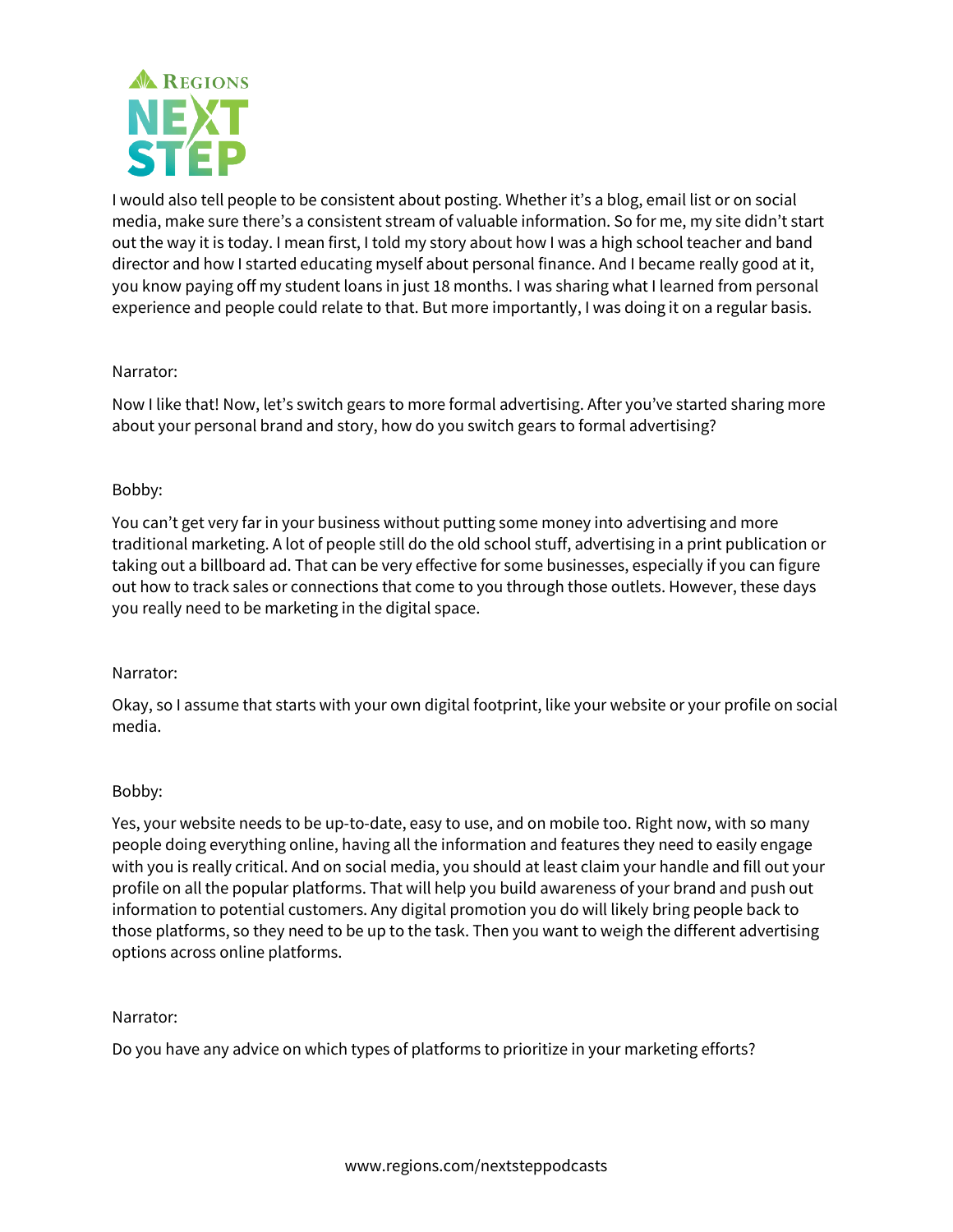

# Bobby:

The most important and most cost-effective thing you can do is build an e-mail distribution list. Every time you acquire a customer or capture a lead, you need to keep that contact info. It's one effective tool for marketing that you don't have to pay a lot for. You should always be cultivating that email list. Then, you use that list to have regular touchpoints with those contacts. You can automate some of this outreach, and you can then drive those audiences to your website or to any offers you have going.

# Narrator:

What other paid platforms should you look at?

# Bobby:

Many people who are starting a small business are looking for the cheapest ways to advertise, right? But you need to get your bang for the buck, so it has to be an effective platform for you.

You might get a sense of which is the best kind of advertising for your particular business by doing a little bit of competitive research. What platforms are your competitors advertising on, and is there any evidence that it's effective for them? You should then dig a little deeper and see where the ad sends the potential customer. How do they move people through the funnel? What is the call to action?

# Narrator:

That makes total sense. What are the pros and cons of the various paid approaches?

# Bobby:

The platforms definitely differ in their cost and effectiveness, so you need to do your homework and be strategic. Ads on the search-based platforms – paid search – are typically pretty expensive, but they're very effective. They can help you target your audience very specifically. People who are searching for something specific are high-intent leads. For example, if someone is searching for a plumber in Oshkosh, Wisconsin, they most likely need that plumber quickly and are going to make that call today. Search-based marketing in this case is very powerful, and that person tends to convert at a very high rate.

On other platforms, like social media, there's a lot more volume, but the leads you're targeting are not as high intent. They're more of a 'drive-by' audience and may inadvertently engage with your ad. You're going to pay less for more volume on those platforms, but there are also ways to target people by location and interests. The key for any of social media ad is to make sure you are collecting leads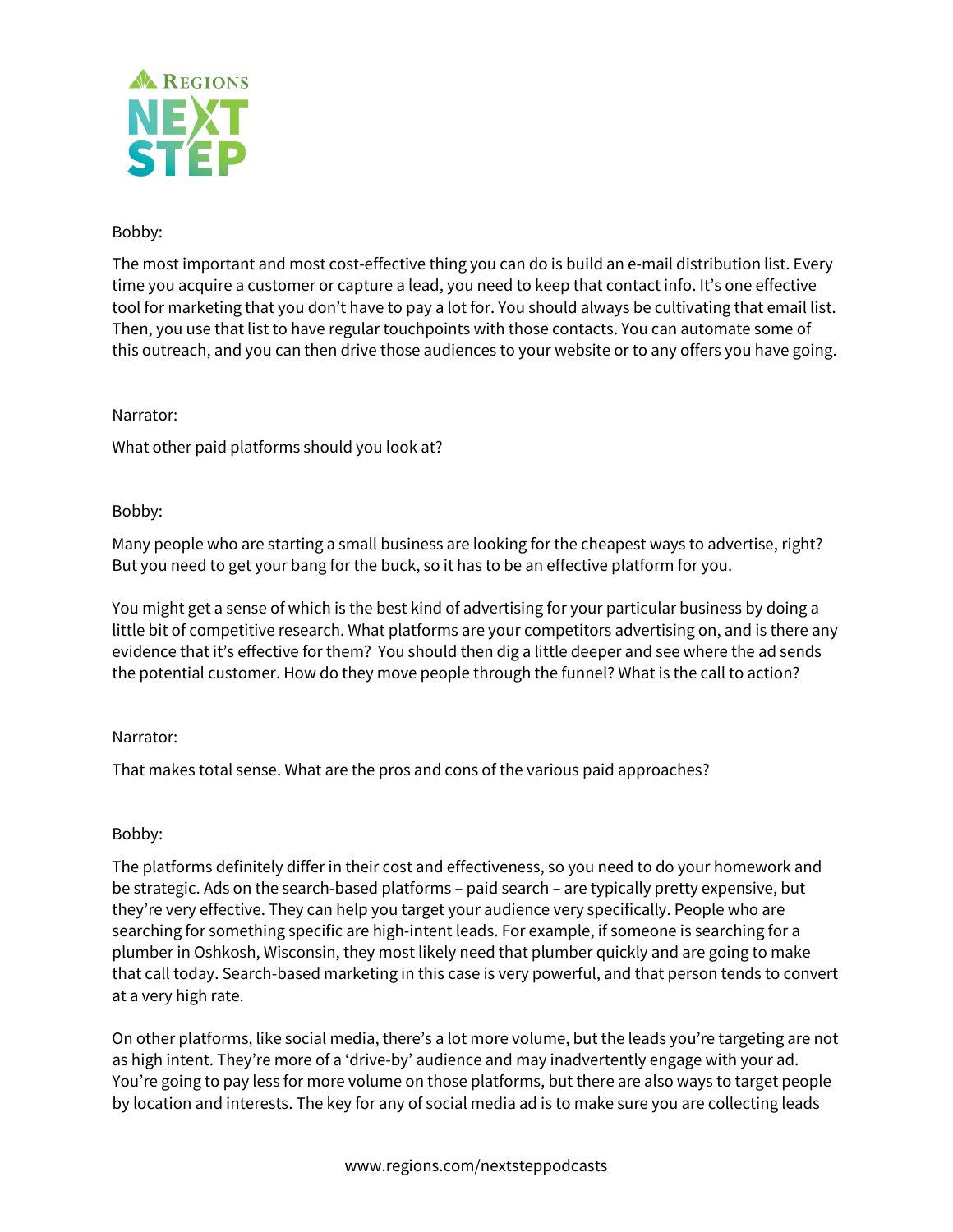

and thinking through the customer journey. You want those customers to easily find what you're selling and for the interaction to be efficient and productive.

# Narrator:

You make a great point, and that's a really important differentiation to keep in mind. Can you talk a bit more about the customer journey and tracking customer interaction?

# Bobby:

Yeah, that's the beauty of online marketing. You have all these digital tools that give you data over time tied to an individual customer. That can give you very good intel into all the ways a customer is engaging with your brand and how much they are investing in your business over a period of time. That's called customer lifetime value, and I encourage anyone with a small business to educate themselves on lifetime value and how they can use that intelligence to improve their business. It can help you build a more productive and profitable relationship with customers over the long haul. That tracking can help you to figure out how effective your advertising is as well.

# Narrator:

Are there times when you should be ramping up your marketing and advertising activities, or maybe slowing down and re-evaluating?

# Bobby:

So, it will depend on the nature of your business, but in all likelihood you are going to have busy times and slow times for your business. Some businesses are cyclical or seasonal just by the nature of what they offer. You know if you have an ice cream shop, you know what the busy times are, and then as the weather gets cooler it slows down considerably. You might close the shop altogether during the winter. However, I would argue that there are still a number of things you can be doing to stay connected with your customers during the slower times.

For me, the fourth quarter is historically the slowest in my business. Q1 is always very busy. Since I know this is the pattern, I adjust my strategy and my activities accordingly. I still put effort into marketing when business is slow, but I don't put the pedal to the metal. You won't see the return on investment that way. But I can use the slow period to improve or expand our product offerings. I can take the time to evaluate our staffing needs and hire the right people, or I can tackle something that I've been putting off. So if you have seasonal ebbs and flows, don't waste that down time.